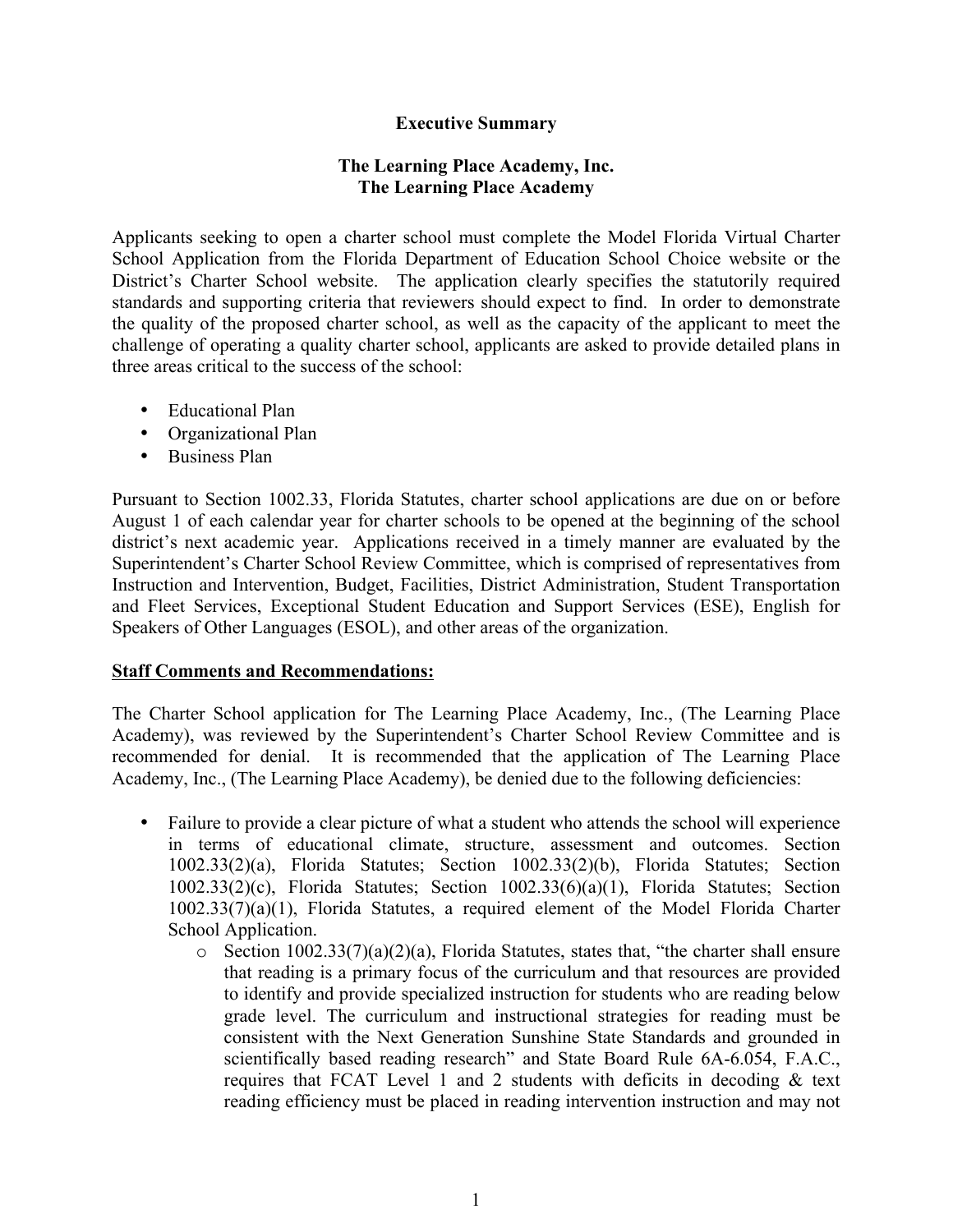be served through Content area reading intervention (CAR-PD/NGCAR-PD).

- § Application Deficiency: The application fails to provide evidence of support for low-performing and/or struggling students in the area of intensive reading.
- § Application Deficiency: The application fails to identify current research and its sources referenced in the application.
- Failure to describe the educational foundation of the school and the teaching and learning strategies that will be employed. Section 1002.33(7)(a)(2), Florida Statutes, a required element of the Model Florida Charter School Application.
	- $\circ$  Section 1002.33(7)(a)(2)(a), Florida Statutes, states that, "the charter shall ensure that reading is a primary focus of the curriculum and that resources are provided to identify and provide specialized instruction for students who are reading below grade level. The curriculum and instructional strategies for reading must be consistent with the Next Generation Sunshine State Standards and grounded in scientifically based reading research." State Board Rule 6A-6.054, F.A.C., requires that FCAT Level 1 and 2 students with deficits in decoding & text reading efficiency must be placed in reading intervention instruction and may not be served through Content area reading intervention (CAR-PD/NGCAR-PD).
		- Application Deficiency: The application fails to provide evidence of intensive reading instructional time in the master schedule.
- Failure to explain not only what the school will teach but also how and why. Section 1002.33(6)(a)(2), Florida Statutes; Section 1002.33(6)(a)(4), Florida Statutes; Section 1002.33(7)(a)(2), Florida Statutes; Section 1002.33(7)(a)(4), Florida Statutes, a required element of the Model Florida Charter School Application.
	- $\circ$  Section 1002.33(7)(a)(2)(a), Florida Statutes, states that, "the charter shall ensure that reading is a primary focus of the curriculum and that resources are provided to identify and provide specialized instruction for students who are reading below grade level. The curriculum and instructional strategies for reading must be consistent with the Sunshine State Standards and grounded in scientifically based reading research." State Board Rule 6A-6.054, F.A.C., requires that FCAT Level 1 and 2 students with deficits in decoding & text reading efficiency must be placed in reading intervention instruction and may not be served through Content area reading intervention (CAR-PD/NGCAR-PD).
		- Application Deficiency: The application does not provide evidence of how students with deficits in decoding & text reading efficiency will be served, how much time will be devoted to intensive reading instruction, who will teach and monitor the intensive reading courses, and what research based curriculum materials will be used when and with which students in the intensive reading courses for each grade level.
	- $\circ$  Section 1002.33(6)(a)(2), Florida Statutes, states that, "charter school applications are subject to the following requirements: Provides a detailed curriculum plan that illustrates how students will be provided services to attain the Sunshine State Standards."
		- § Application Deficiency: The application fails to identify a detailed curriculum plan that clearly describes the reading curriculum and differentiated strategies for students reading at, above or below grade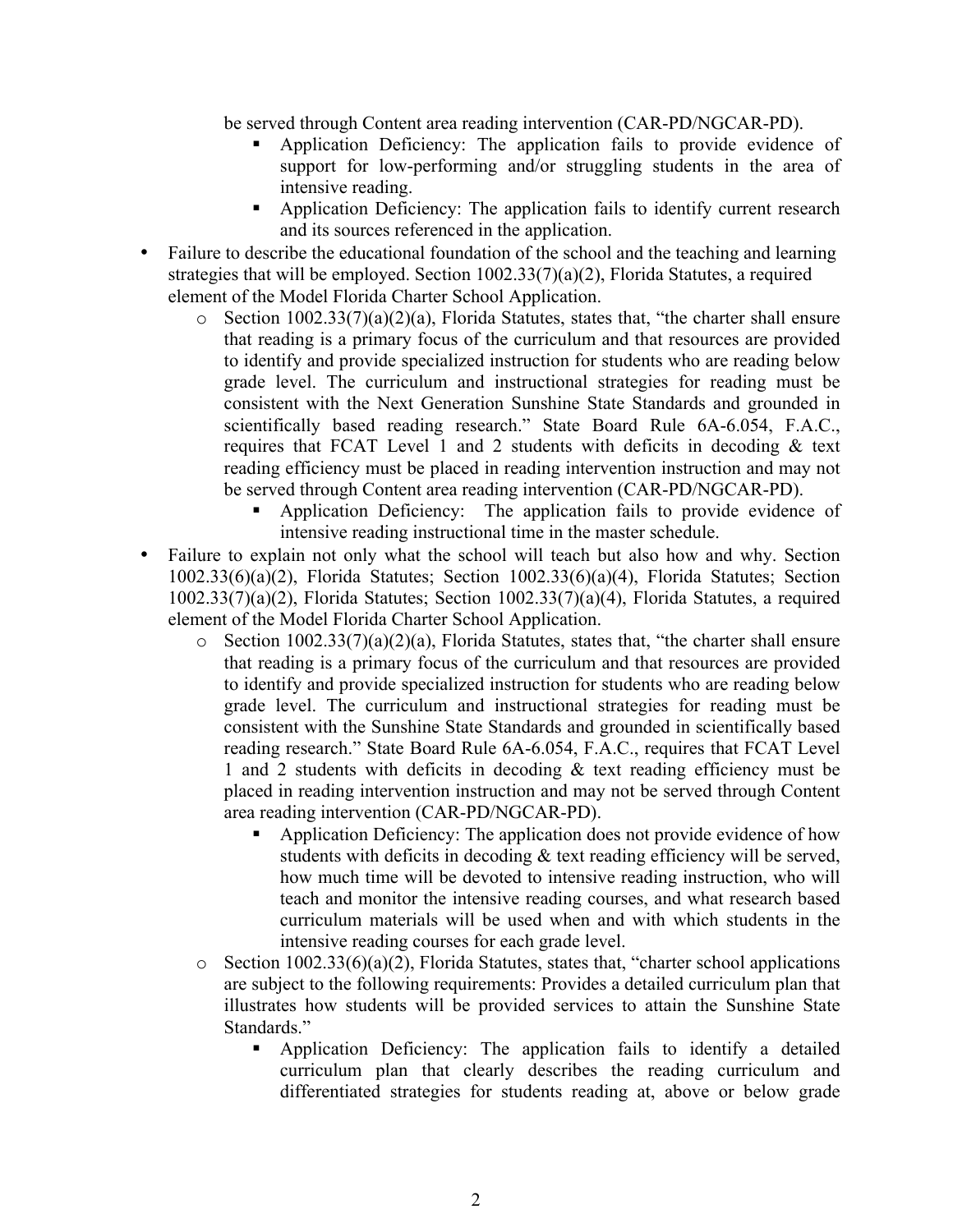level.

- § Application Deficiency: The application fails to provide clear evidence of how the curriculum will be evaluated.
- Failure to demonstrate an understanding of the requirements of the school to serve exceptional students and provide a concrete plan for meeting the broad spectrum of educational needs and providing all enrolled students with a quality education. Section 1002.33(10), Florida Statutes, a required element of the Model Florida Charter School Application.
	- $\circ$  Section 1002.33(7)(a)(4), Florida Statutes, states that, "the methods used to identify the educational strengths and needs of students and how well educational goals and performance standards are met by students attending the charter school. The methods shall provide a means for the charter school to ensure accountability to its constituents by analyzing student performance data and by evaluating the effectiveness and efficiency of its major educational programs." State Board Rule 6A-6.03019(2)(b)(2)(F), F.A.C. requires an evaluation design which addresses evaluation of progress toward the district's goal for increasing participation by students from under-represented groups.
		- § Application deficiency: The application fails to provide a clear explanation or plan to evaluate the effectiveness in servicing ESE students, including Gifted.
	- o State Board Rule 6A-6.0331, F.A.C., states that, "the state's goal is to provide full educational opportunity and a free appropriate public education (FAPE) to all students with disabilities ages three (3) through twenty-one (21) and to school age students who are gifted. School districts have the responsibility to ensure that students suspected of having a disability are subject to general education intervention procedures. They must ensure that all students with disabilities or who are gifted and who are in need of specially designed instruction and related services are identified, located, and evaluated, and appropriate exceptional student education is made available to them if it is determined that the student meets the eligibility criteria specified in Rules 6A-6.03011 through 6A-6.0361, F.A.C."
		- § Application Deficiency: The application fails to address a system of interventions for struggling students before they reach the evaluation level of the Response to Intervention process.
	- o State Board Rule 6A-6.03028(11)(i)(3), F.A.C., Provision of Free Appropriate Public Education (FAPE) and Development of Individual Educational Plans for Students with Disabilities states that "a continuum of alternative placements must be available to meet the needs of students with disabilities for special education and related services, including instruction in regular classes, special classes, special schools, home instruction, and instruction in hospitals and institutions and a school district must make provision for supplementary services (such as resource room or itinerant instruction) to be provided in conjunction with regular class placement."
		- § Application Deficiency: The application fails to provide a clear distinction between Supplemental Aids and Accommodations versus Modifications of curriculum for Students with Disabilities.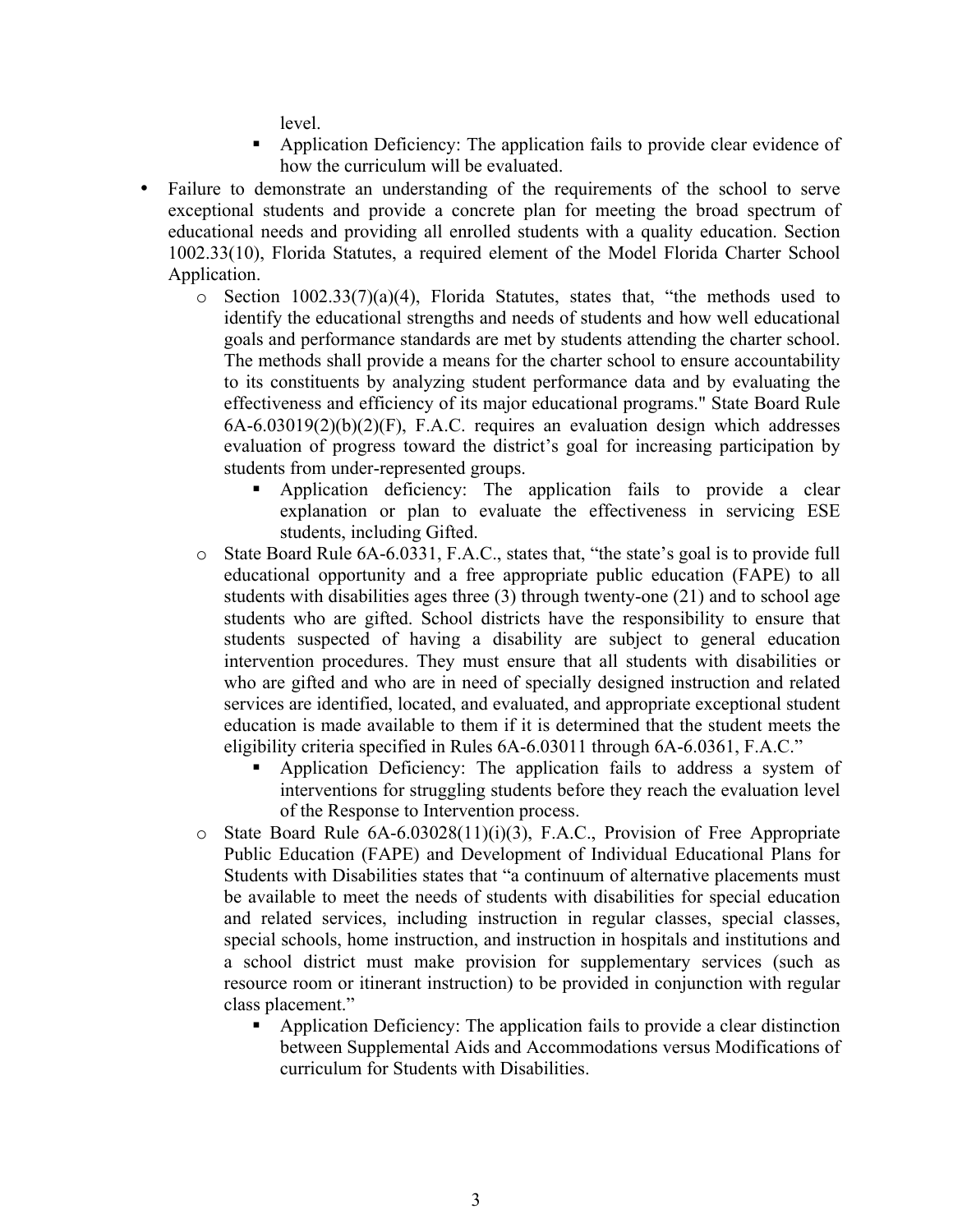- Failure to demonstrate an understanding of the requirements of the school to serve English Language Learner Students and to provide a concrete plan for meeting the broad spectrum of educational needs for all enrolled students as required in Section 1003.56, Florida Statutes, English Language Instruction for Limited English Proficient Students and Rules 6A-6.0900 to 6A-6.0909, F.A.C., Programs for Limited English Proficient Students and Section 1002.33(10), Florida Statutes, a required element of the Florida Model Charter School Application.
	- o State Board Rule 6A-6.0902, F.A.C., Requirements for Identification, Eligibility, and Programmatic Assessments of English Language Learners, and the stateapproved District ELL Plan require that all students with limited English proficiency must be properly identified and assessed to ensure the provision of appropriate services.
		- § Application Deficiency: The application fails to provide a clear understanding of all aspects of the META Consent Decree and how the school will ensure implementation of all the requirements necessary to the needs of ELLs are met.
	- o State Board Rule 6A-6.0903, F.A.C., Requirement for Exiting English Language Learners from the English for Speakers of Other Languages Program and the state-approved District ELL Plan require that all students identified as limited English proficiency shall continue to receive appropriate instruction until the student meets standards for exiting the English for Speakers of Other Languages (ESOL) Program
		- § Application Deficiency: The application fails to provide a clear understanding of district policies and procedures for exiting ELLs from the ESOL Program.
	- o State Board Rule 6A-6.09091, F.A.C., Accommodations of the Statewide Assessment Program Instruments and Procedures for English Language Learners and District ELL Plan state that all ELLs shall receive accommodations to enable them to fully participate in the statewide assessment program.
		- § The application fails to identify implementation of allowable accommodations for state, district, and classroom assessments.
	- o State Board Rule 6A-6.0904, F.A.C., Equal Access to Appropriate Instruction for English Language Learners and the state-approved District ELL Plan require that each student identified as limited English proficiency shall have equal access to appropriate programs and instruction which is comprehensible, equal and comparible in amount, scope, and sequence and quality to that provided to English proficient students. In addition, ELLs shall have access to trained personnel proficient in the same language to assist in basic subject area instruction.
		- § Application Deficiency: The application fails to provide a clear understanding of how the school will implement Equal Access for ELLs.
- Failure to define the policies and procedures that frame the school's relationship with its staff. Section 1002.33(7)(a)(14), Florida Statutes; Section 1002.33(12), Florida Statutes, a required element of the Model Florida Charter School Application.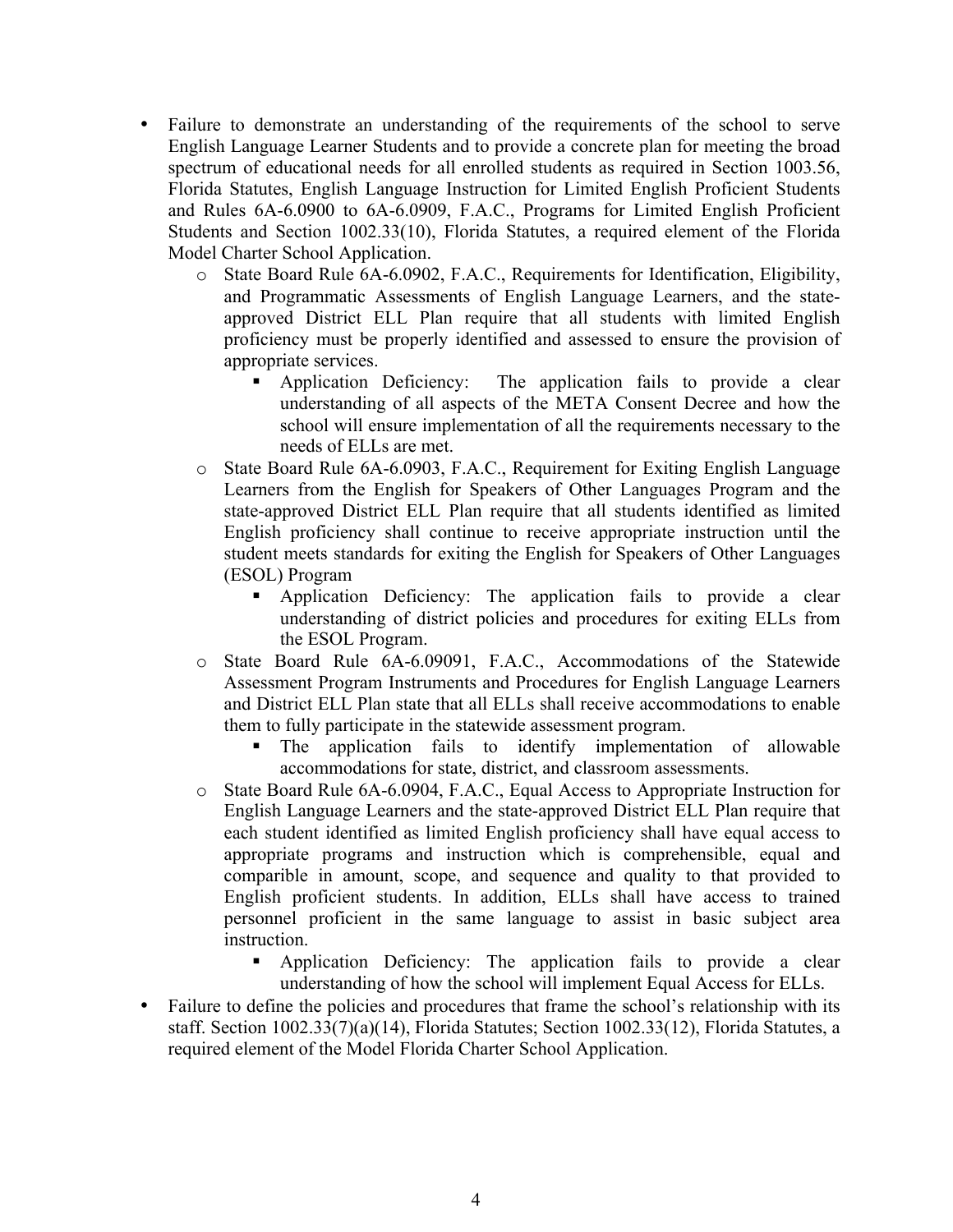- Section  $1002.33(7)(a)(14)$ , Florida Statutes, states that the charter school shall address "The qualifications to be required of teachers and the potential strategies used to recruit, hire, train, and retain qualified staff to achieve best value."
	- § Application Deficiency: The application fails to provide an understanding of the No Child Left Behind (NCLB) Highly Qualified Teacher requirements.
	- § Application Deficiency: The application fails to address the process for identifying and monitoring teachers who are placed in teaching assignments for which they are out-of-field.
	- § Application Deficiency: The application fails to explain how parents will be notified that their child's teacher is out-of-field for the course being taught.
- Failure to provide an understanding of the school's anticipated facilities needs and how the school plans to meet those needs. Section 1002.33(7)(a)(13), Florida Statutes; Section 1002.33(18), Florida Statutes, a required element of the Model Florida Charter School Application.
	- o Section 1002.33, Florida Statutes, states that, "a startup charter school shall utilize facilities which comply with the Florida Building Code pursuant to chapter 553 except for the State Requirements for Educational Facilities…"
		- § Application Deficiency: The application fails to identify the process for having the building inspected for asbestos.
		- § Application Deficiency: The application fails to identify the process for having the building inspected for lead and radon.
		- § Application Deficiency: The application fails to identify the process regarding health and sanitation inspections, specifically standards for food service, drinking water, and sewer/sanitary facilities.
		- § Application Deficiency: The application fails to identify the process for providing a traffic plan to Broward County Traffic Engineering for approval.
- Failure to provide budgetary projections that are consistent with all parts of the application, including the school's mission, education program, staffing plan and facility. Section 1002.33(6)(a)(5), Florida Statutes; Section 1002.33(6)(b)(2), Florida Statutes, a required element of the Model Florida Charter School Application.
	- o Section 1002.33(6)(b)(2), Florida Statutes, states that, "in order to ensure fiscal responsibility, an application for a charter school shall include a full accounting of expected assets, a projection of expected sources and amounts of income, including income derived from projected student enrollments and from community support, and an expense projection that includes full accounting of the costs of operation, including start-up costs."
		- § Application Deficiency: The application fails to identify a plan to monitor and make necessary adjustments to the budget.
		- § Application Deficiency: The application fails to include a staff cost in the start-up budget.
		- § Application deficiency: The application fails to provide an accurate estimate for the building lease which may cause a deficit in the budget.
- Failure to provide a clear roadmap of the steps and strategies that will be employed to